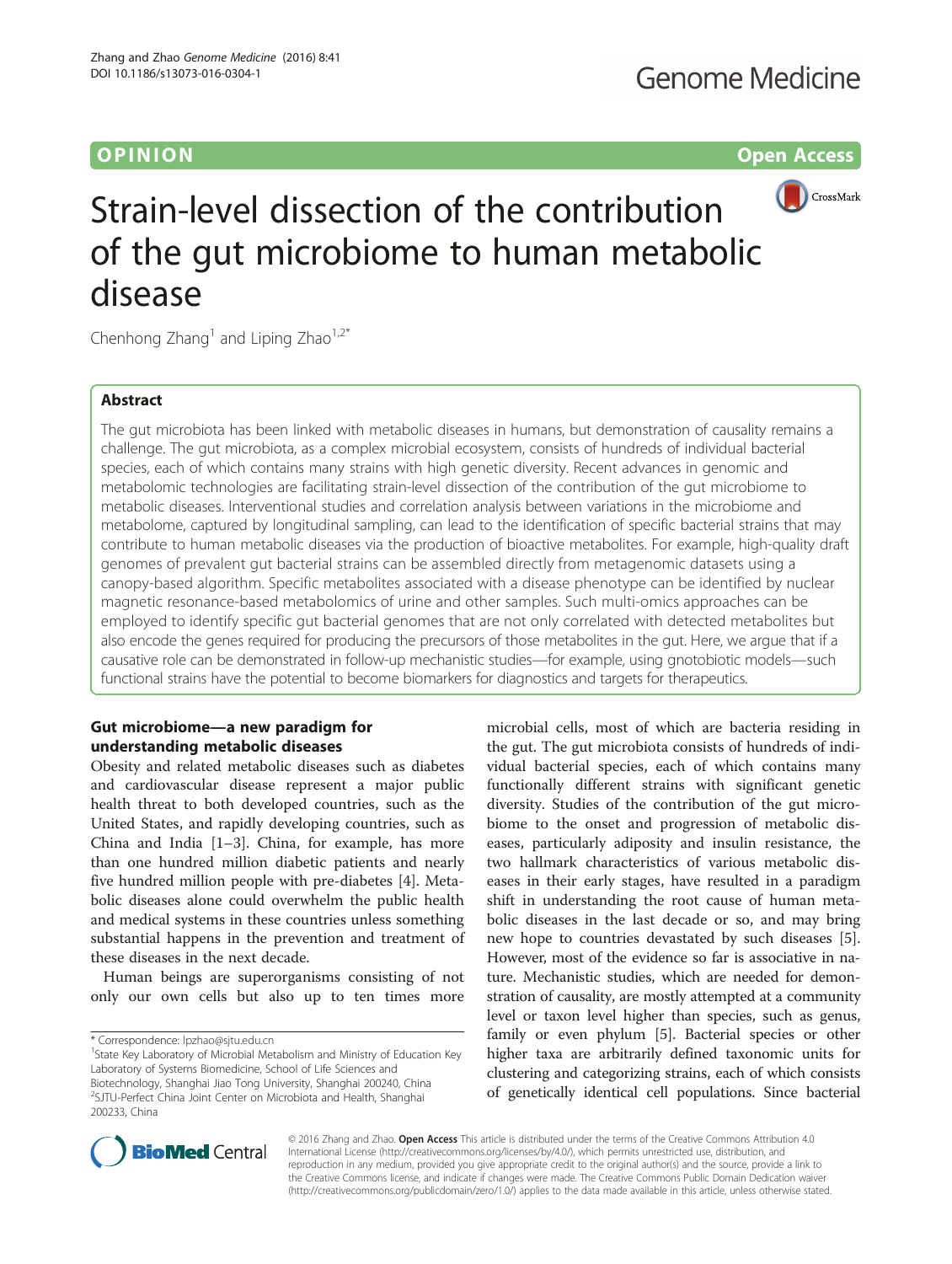strains, equivalent to individual plants and animals, are the genetically defined, basic functional units of the gut ecosystem, dissecting the contribution of the gut microbiome to human metabolic diseases must be carried out at the strain level. Identifying and understanding all relevant strains in the gut microbiota that may have mechanistically contributed positively (detrimentally) or negatively (beneficially) to the onset and progression of metabolic diseases can lead to the discovery of new biomarkers of predictive and diagnostic value, as well as new targets for effective interventions in humans.

We argue that, unless we can identify specific functional strains of the gut microbiome and understand mechanistically how each individually or in combination contributes to the onset and progression of metabolic diseases, the translation of new microbiome findings to clinical practice for diagnosis and therapeutics will be rather limited. We discuss how high-quality draft genomes can be assembled directly from metagenomic datasets to provide strain-level genetic data that can be correlated with disease-relevant variations of metabolites in samples such as urine, as an example of systems-level discovery approaches for identifying specific functional bacterial strains that may play a causative role in human metabolic diseases. These strains can then be isolated into pure culture and confirmed mechanistically as having a causative role in metabolic diseases using gnotobiotic animal models. This approach may help to move the microbiome field from association at the community or high-taxon level towards causality at the strain level. Such genomic- and molecular-level studies can eventually lead to the discovery of biomarkers and drug targets in the gut microbiome for clinical applications.

#### Role of the gut microbiota in metabolic diseases

Excessive visceral fat deposition is a primary pathological condition underlying many forms of metabolic diseases. A seminal paper in 2004 reported that the gut microbiota might act as an environmental factor for regulating fat storage in the host [\[6](#page-7-0)]. Subsequently, the results of several studies pointed to the involvement of the gut microbiota in fat accumulation [[5\]](#page-7-0). Germ-free mice are resistant to high-fat-diet-induced obesity [[7\]](#page-7-0). Lean germfree mice accumulated 60 % more fat after being colonized with a normal gut microbiota despite a reduction in their food intake after the conventionalization. Transplantation of gut microbiota from obese mice or humans induced significantly higher fat accumulation in recipient mice than transplantation of gut microbiota from lean donors [[8,](#page-7-0) [9\]](#page-8-0). Removal of gut microbiota by using cocktails of broad-spectrum antibiotics prevented fat accumulation even in genetically obese mice, such as ob/ob mice or Toll-like receptor 5 knockout mice [[10, 11\]](#page-8-0). It was found that gut microbiota may promote fat accumulation by reducing the expression level of genes required for fatty acid oxidation, such as *Fiaf* (encoding fasting-induced adipose factor) in the gut, and by increasing the activity of genes needed for synthesizing new fat, such as Acc1 (encoding acetyl-CoA carboxylase 1) and Fas (encoding fatty acid synthase) in the liver [\[6](#page-7-0)]. In 2015, a study showed that depletion of the gut microbiota by antibiotics or in germ-free mice increased browning of white adipose tissue and reduced obesity in the mice, possibly via eosinophil infiltration, enhanced type 2 cytokine signaling and M2 macrophage polarization [[12](#page-8-0)]. Thus, dysregulation of genes involved in host lipid metabolism may be an important mechanism by which the gut microbiome promotes excessive fat accumulation in obesity.

Insulin resistance, the other hallmark feature of metabolic diseases [[13, 14](#page-8-0)], has been mechanistically linked to a low-grade, systemic, chronic inflammatory condition in mice and humans [[15\]](#page-8-0). The gut microbiota has also been associated with insulin resistance in mice and humans. Germ-free mice are insulin sensitive but can become insulin resistant after being conventionalized with gut microbiota, particularly from obese mice [\[7](#page-7-0)]. In obese human volunteers, systemic insulin sensitivity was improved within 6 weeks after receiving gut microbiota transplantation from healthy donors [\[16\]](#page-8-0). Thus, an obesity-associated gut microbiota may work as a virulence factor in driving insulin resistance.

Endotoxin, a proinflammatory form of lipopolysaccharide (LPS), was shown to be able to induce inflammation followed by both adiposity and insulin resistance when subcutaneously injected into mice fed on a lowcalorie diet for several weeks [\[17\]](#page-8-0). This was the first evidence that LPS, a microbial product from the gut microbiota, may be driving inflammation and contributing to fat accumulation and insulin resistance. These results indicated that some endotoxin producers in the gut microbiota may contribute to the proinflammatory condition and progression of insulin resistance in the host. Recent studies suggest a possible role for LPS in fatty liver disease [[18\]](#page-8-0) and obstructive sleep apnea [\[19\]](#page-8-0)—an indication that inflammation sustained by microbial products such as LPS may drive more forms of metabolic disorders. Thus, compelling evidence from mouse and human studies supports a pivotal role of the gut microbiota in the onset and progression of metabolic diseases. However, it has been a great challenge for the field to identify all relevant members of the gut microbiota that are associated with the development of metabolic diseases, and to demonstrate their causative contribution to pathophysiological changes critical for disease initiation and progression.

When dissecting and demonstrating the causative contribution of relevant members of the gut microbiome to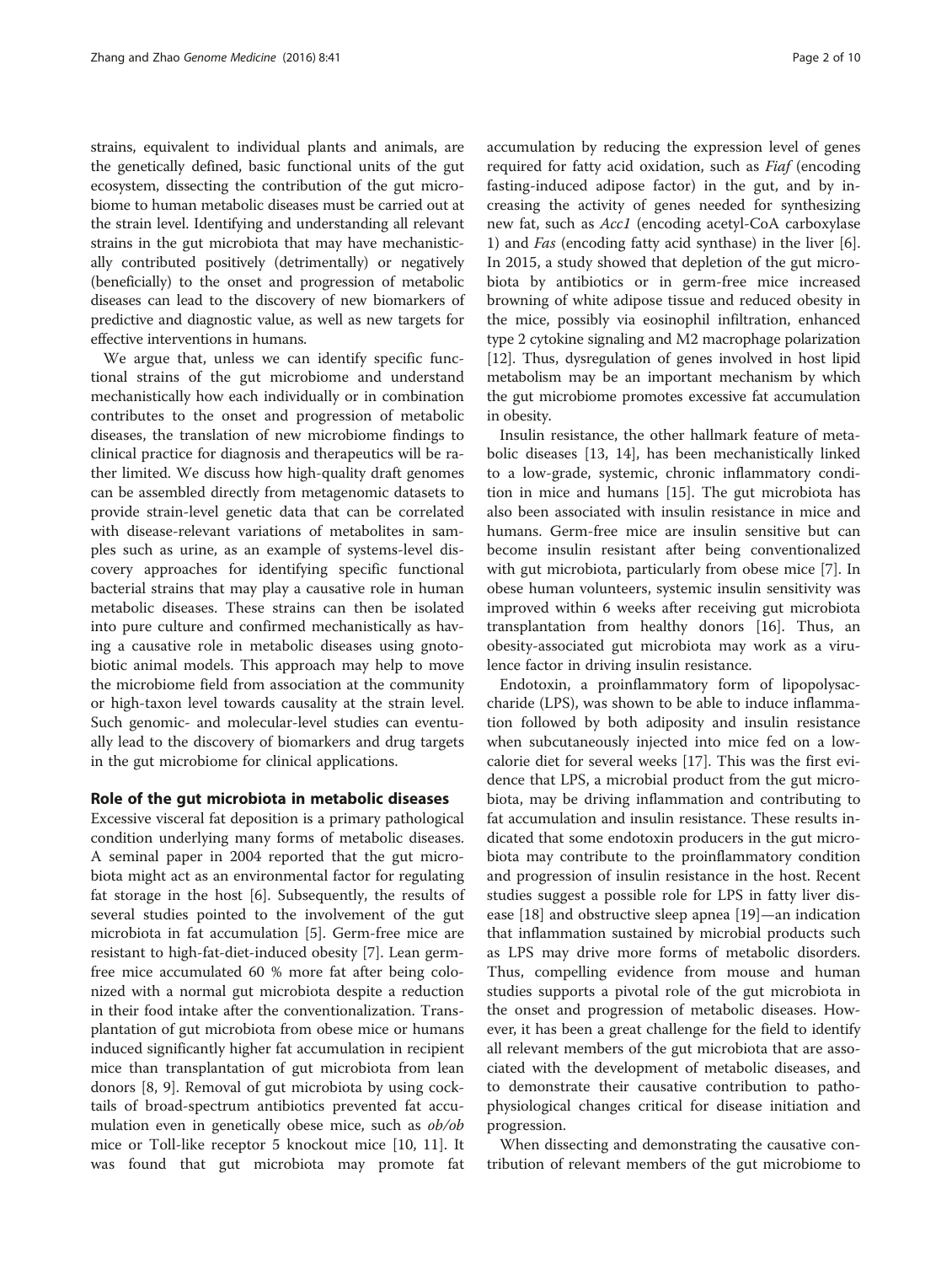human metabolic diseases, we should follow the logic of Koch's postulates, which were established for identifying a causative agent in an infectious disease, but adapt them to the polymicrobial nature of the role of the gut microbiome in human chronic diseases. Firstly, we should do microbiome-wide association studies, in which all members of the gut microbiome that are positively or negatively correlated with disease phenotype(s) need to be identified. Secondly, the associated members should be isolated into individual pure cultures or strains. Individual strains or their combinations should be inoculated into germ-free animals to reproduce at least part of the disease phenotype(s). Thirdly, the molecular mechanisms underlying causation should be established, from colonization of the gut to development of the disease endpoints. After fulfilling these rigorous protocols, these strains would be accepted as causatively contributing to human metabolic diseases. They then have the potential to be new biomarkers and drug targets for clinical applications [\[5\]](#page-7-0).

High-quality association studies are critical for the successful identification of potential key players of the gut microbiome in metabolic diseases, which can then be followed by rigorous molecular-level mechanistic studies as the ultimate evidence for causality. We argue that association studies at the strain level are pivotal for reducing spurious correlations and identifying "real targets" for mechanistic studies.

# Bacterial species and strains in metabolic disease Bacterial functions are strain-specific

The gut microbial ecosystem consists of bacterial populations as individual members, each of which has genetically identical cells derived from the same parent cell [[20\]](#page-8-0). Any two populations can be distinguished by at least one single nucleotide polymorphism, and they may have different adaptive functions in the ecosystem—for example, a point mutation in a drug resistance gene can make a mutant population survive a new round of antibiotic medication, while the wild-type may have been wiped out [\[21\]](#page-8-0). Bacterial populations, which have been isolated in pure culture or detected by partial or complete sequencing of their genomes, are defined as strains [[22\]](#page-8-0). One strain is thus (at least partially) a known population in the gut ecosystem. In bacterial taxonomy, a "species" would contain individual strains, with up to 30 % difference in their genomic homology; that is, two strains in the same named bacterial species can be genetically more different than humans and mice, which have only about 10 % genomic difference [\[23](#page-8-0)]. Genomic sequencing of many strains in the same named bacterial species has already revealed this huge genetic microdiversity. In all 17 sequenced strains of Escherichia coli, 2200 genes were conserved. However, pan-genome

prediction indicates that E. coli species may contain a reservoir of more than 13,000 genes [\[24](#page-8-0)]. Complete sequencing of 34 strains of Lactobacillus paracasei identified about 1800 orthologous genes (OGs) in its core genome, but 4300–4500 OGs in its pan-genome [\[25](#page-8-0)]. Ecological functions in the gut microbiome would thus be population-dependent. Any attempts to dissect the contribution of the gut microbiome to human metabolic diseases starting with microbiome-wide association studies must recognize that the disease-relevant functions of the gut microbiota may well be strain-specific.

#### Potential bias in taxon-based analysis

Different structural patterns of the gut microbiota have been associated with metabolic diseases, such as the ratio between Firmicutes/Bacteroidetes, high gene count versus low gene count, or profiles of specific operational taxonomic units (OTUs) that are associated with progression of a particular disease phenotype [\[26](#page-8-0)–[32\]](#page-8-0). Patterns of the gut microbiota associated with obesity and metabolic disorders have been sought at the individual OTU level (roughly at species level) up to phylum level in16S rRNA gene-sequencing-based analysis. However, species in the same taxon from genus up to phylum can show widely diverse relationships with a particular disease phenotype—some may be positively associated, some negatively, and others may not be associated at all [[33, 34\]](#page-8-0). If a function is encoded in the "core genome" of a taxon, all members of that taxon should have that function. If the function is encoded in the pan-genome only, one or a limited number of members would have that function [[35](#page-8-0), [36\]](#page-8-0). It is thus a serious concern if we consider all species (OTUs) in a taxon as one group and seek associations at each taxonomic level, before we can be sure that all OTUs in the same taxon encode the same functions. However, we know that even within the same species, there is often high micro-diversity.

Recent developments in metagenomics have started to provide researchers with tools that can dissect the gut microbiome at the strain level [[37](#page-8-0)–[40](#page-8-0)]. For example, a recently developed canopy-based algorithm can be used to assemble high-quality draft genomes of predominant gut bacteria, based on the principle that if two genes are encoded in the same DNA molecule, their abundances across all the samples in which they can both be detected would be highly correlated to each other [[41](#page-8-0)]. Individual non-redundant genes obtained from metagenomic datasets of many fecal samples can be binned into coabundance gene groups (CAGs) if their abundances are highly correlated with each other. Genes in each CAG are potentially originally encoded by the same DNA molecule. Assembly of high-quality reads mapped to all the genes in the same CAG can generate high-quality draft genomes. This algorithm allowed researchers to get direct access to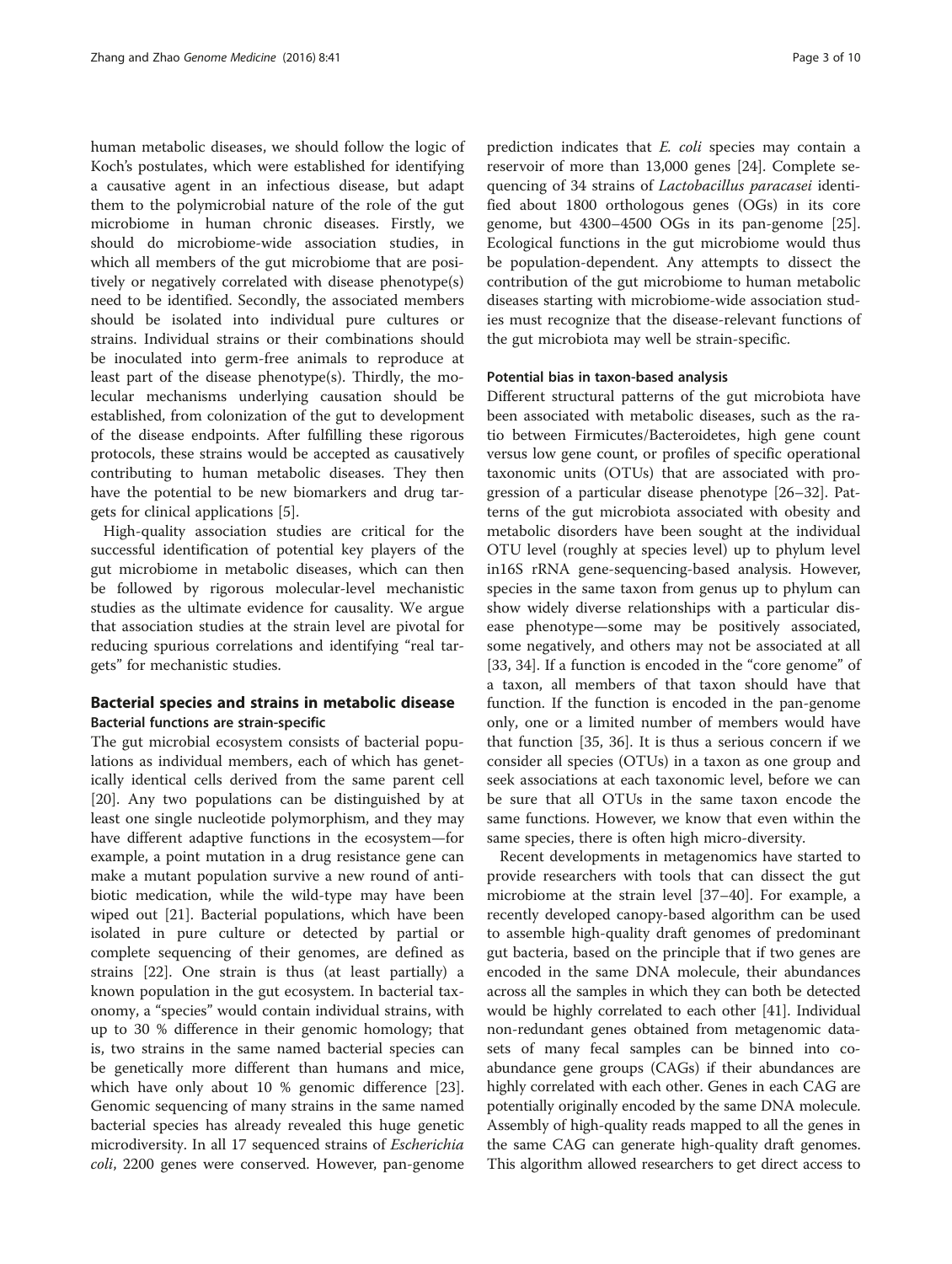the genome variations of predominant bacteria in the gut microbiome. Because each genome represents one single population, this means that strain-level, genome-centric analysis is possible with metagenomic datasets. However, as mentioned earlier, any such genome/strain-level studies need to be confirmed by downstream mechanistic studies, ideally with the strain containing the genome in pure culture, to establish a gnotobiotic model of metabolic disease.

# Functional species and strains of the gut microbiota in metabolic diseases

In recent years, a number of functional species and strains have been identified in human metabolic diseases. Some of these may induce or aggravate the disease, while others may be protective.

We found one example of an obesity-inducing strain in a human gut opportunistic species, Enterobacter cloacae, which is known to cause bacteremia when translocated into the bloodstream of immune-compromised individuals [[42\]](#page-8-0). In a volunteer with 174.9 kg initial bodyweight, this species was found to comprise nearly 30 % of the total gut bacterial populations. After taking a dietary intervention aimed at modulating the gut microbiota, this species was almost non-detectable in the gut and the volunteer lost more than 50 kg of baseline bodyweight over 23 weeks, along with recovery of all parameters of metabolic syndrome. A strain named B29 was isolated from the volunteer's baseline fecal sample and was confirmed to be a member of the overgrowing species of E. cloacae. When inoculated into the gut of germ-free C57/B6 mice fed on a high-fat diet, B29 induced fully developed obesity phenotypes, including inflammation, adiposity and insulin resistance. B29 colonization was also shown to be able to reduce the expression level of Fiaf in the ileum and promote the expression of Acc1 and Fas in the liver. B29-colonized mice fed on normal chow or germ-free control mice fed on a high-fat diet did not become obese. Only the combination of a high-fat diet and mono-association of B29 led to elevated endotoxin levels in the serum and systemic inflammation, and local inflammation in the liver and fat pads. This is the first reported example in which a single strain can induce fully developed obesity phenotypes in gnotobiotic mice. This strain was thus identified as an obesity-inducing "pathogen" by following the logic of Koch's postulates.

Although a member of a bacterial species that can cause infectious diseases [\[43\]](#page-8-0), E. cloacae B29 did not induce any notable septic symptoms even when directly injected into the bloodstream of specific-pathogen-free mice [[42](#page-8-0)]. Genomic sequencing of B29 did not lead to the discovery of known virulence genes apart from genes involved in the LPS biosynthetic pathway. B29 is thus a non-infectious strain of this pathogenic species. B29

reached a stunningly high population level in the gut of its morbidly obese human host—more than 30 % of the total gut bacterial populations. This indicates that this strain has the genetic capacity to outcompete other members of the gut microbiota and become the predominant population. Reaching such a high population level would differentiate it from other LPS endotoxin producers in the gut in that it could make a substantial contribution to inflammation and obesity phenotypes.

It is still not clear why this population can reach such a high level without evoking an acute host immune system response. The patient was reported to have had a serious infection at 4 months old and had received heavy antibiotic medication, and started to gain weight after that incidence. One possibility might be that this strain had colonized the host's gut so early in life that the host's immune system developed tolerance to its colonization in the gut. Thus, at least three genetically encoded functions might be needed for a gut bacterium to be a causal agent in obesity development: (1) a virulence factor that can induce inflammation—in this case, the best candidate is LPS endotoxin; (2) the capacity to grow to a high population level in the complex gut ecosystem; and (3) the capacity to evade host immune surveillance so that a high population level can not only be reached but also be maintained in the gut ecosystem. However, all these need to be mechanistically tested. The gnotobiotic model, in which B29 alone or in combination with other members of the gut microbiota can colonize the intestine, represents an ideal system for future elucidation of the molecular mechanism of causation, from colonization by particular members of the gut microbiome to the development of a non-communicable disease such as obesity.

Hopefully, the identification of B29 as a potential pathogenic strain for obesity-related disease from the E. cloacae species, which usually induces infectious diseases, will serve as a good example to encourage researchers in the microbiome field to focus on strain-level diversity when their primary interest is to understand not only the association but also the causative functions of gut bacteria in human chronic diseases [\[5](#page-7-0), [42](#page-8-0)].

Potentially beneficial strains in obesity have also been identified, isolated and validated in animal models. A strain of Akkermansia muciniphila has been shown to have a protective effect against obesity in both humans and mice [[44, 45\]](#page-8-0). A. muciniphila was found to be negatively associated with obesity and type 2 diabetes in rodents and humans. Administration of viable cells of the strain A. muciniphila Muc<sup>T</sup> (ATCCBAA-835) protected high-fat-diet-fed mice from developing metabolic syndrome, possibly via increasing intestinal levels of endocannabinoids that control inflammation, gut barrier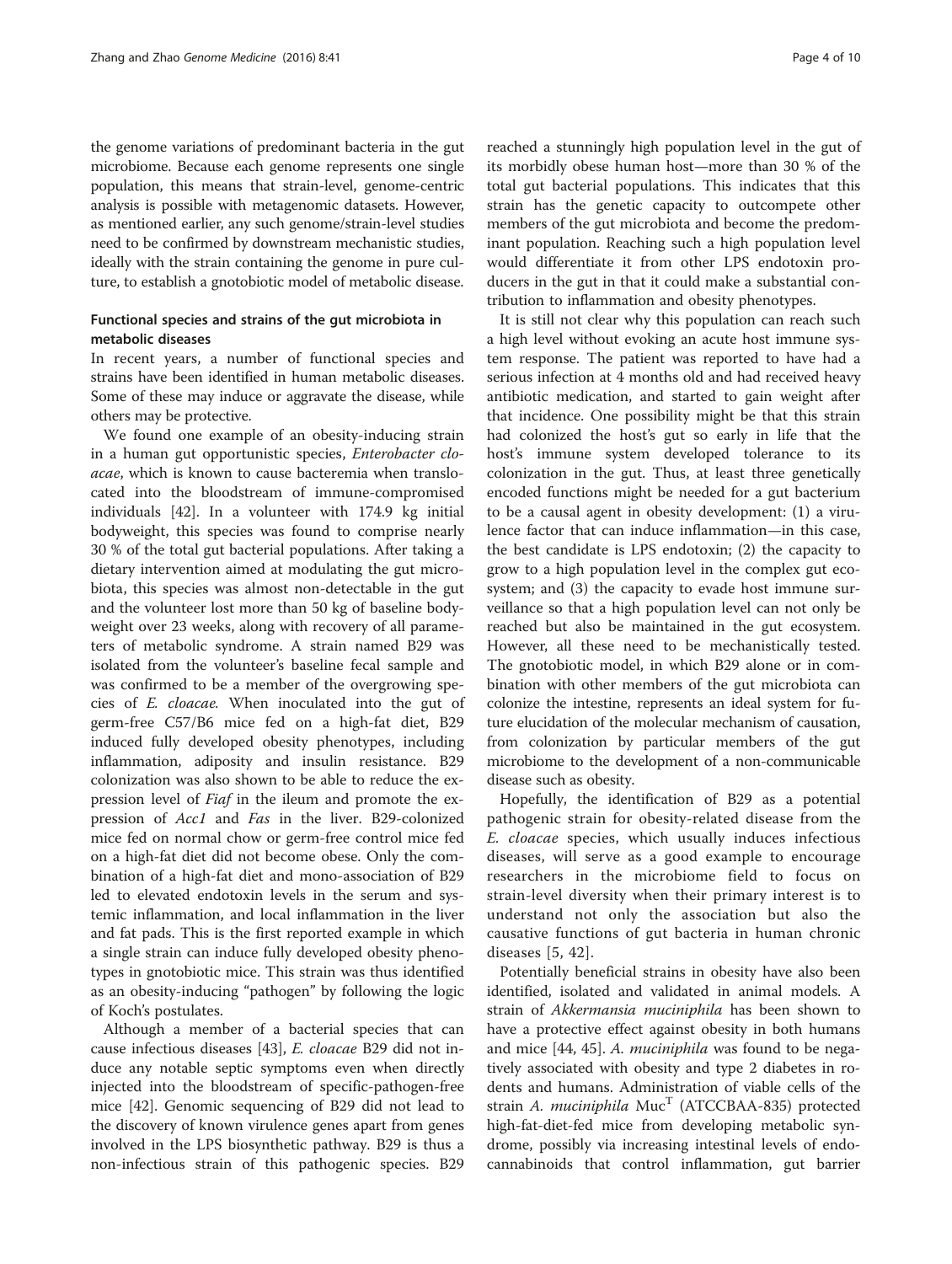integrity and secretion of gut peptides, including the antimicrobial peptide RegIIIγ.

In an association study involving 416 twin pairs, the Christensenellaceae family showed increased abundance in individuals with low body mass index (BMI). After being transplanted to germ-free mice, Christensenella minuta (DSM22607), a strain of the only cultured member of the family Christensenellaceae, reduced weight gain and altered the microbiome of recipient mice. The strain has been reported to produce short-chain fatty acids, but it is not clear whether this function contributes to its protective effect [[46\]](#page-8-0). It is also not clear whether all the members of this family would have this protective function. For that, the genes encoding this beneficial function would need to be present in the core genome of all members of this family [\[47\]](#page-8-0).

The discovery of E. cloacae B29 as a potential pathogenic strain for human obesity is not accidental. It built on prior evidence accumulated over many years in the field on LPS, inflammation and obesity in both animal studies and human epidemiological studies [\[5](#page-7-0)]. However, such a path to discovery is of limited efficiency. The human microbiome field requires many new forms of technologies for the systematic discovery of most, if not all, the potential key players of the microbiome that might contribute to human chronic diseases.

Gut bacteria contribute to human metabolic phenotypes by producing and delivering bioactive metabolites into the host systemic circulation [[48](#page-8-0)]. Metagenomics can identify specific strains or populations that may have the genetic potential to produce such bioactive substances and to be involved in a disease phenotype. Whether a particular strain actually contributes to the disease needs to be confirmed with functional studies; that is, whether the bioactive metabolites were actually produced by these bacteria and transported into their hosts, and whether these metabolites were indeed responsible for the disease phenotype. Thus, one important strategy is to link a strain or genome with a particular metabolite involved in a disease process. An integrated metagenomics–metabolomics approach may well serve such needs for the field.

# Approaches for dissecting the functional contribution of the gut microbiome to metabolic disease

Gut bacteria can produce various bioactive metabolites, which can enter the bloodstream of the host via the enterohepatic circulation or via a partially impaired gut barrier [[48, 49](#page-8-0)]. One third of the small molecules in the bloodstream can be of gut bacterial origin [[50\]](#page-8-0). Some of the bioactive metabolites can be detrimental to host health, such as those with cytotoxicity, genotoxicity or immunotoxicity [\[51](#page-8-0)–[55\]](#page-8-0). When these toxic metabolites enter the bloodstream, they can contribute to the onset and progression of many forms of chronic diseases such as autism, cancer and diabetes [\[17,](#page-8-0) [56](#page-9-0)–[59\]](#page-9-0). Notably, as a detoxification mechanism, these toxic metabolites can be further transformed by host liver enzymes into watersoluble derivatives that are excreted in the urine [[57](#page-9-0), [60](#page-9-0)]. Thus, one important strategy for identifying the species or strains of the gut microbiota that may be involved in the production of specific toxic metabolites could be to correlate species- or strain-level variations of gut bacteria with variations of metabolites in the urine and in other types of samples (Fig. [1\)](#page-5-0).

### Integrating metagenomic and metabolomic approaches

In a proof-of-principle study, we collected urine and fecal samples from a four-generation, seven-member Chinese family over monthly intervals [\[61](#page-9-0)]. This timeseries approach for the collection of both fecal and urine samples can help to capture intra-individual and interindividual variations in both gut bacterial populations and urine metabolites to allow their correlation, to determine the functions of specific strains of the gut microbiota. Population changes of predominant bacteria were assessed by DNA fingerprinting and sequencing. Urine metabolites were profiled using <sup>1</sup>H nuclear magnetic resonance (NMR) spectroscopy-based metabonomics. Although we could only identify a limited number of predominant bacteria with the fingerprinting technology, we achieved sub-species-level resolution of the predominant populations because this approach allowed two DNA fragments with a single nucleotide difference in their sequences to be resolved into two bands. A multivariate statistical method was used to correlate changes in the urine and fecal samples. This analysis led to the identification of ten bacterial populations, each of which showed a correlation with at least one urine metabolite. Two bacterial populations were identified as different strains of the species Faecalibacterium prausnitzii. One strain had associations with two urine metabolites, while the other strain had eight associations with urine metabolites—six positive associations and two negative ones. As a non-targeted discovery approach, this method opened new avenues for determining the functions of individual members of the microbiota [[61](#page-9-0)].

Since the publication of this integrated metagenomics and metabolomics methodology, next-generation, highthroughput sequencing has revolutionized microbiome research. Metagenomic sequencing of total fecal DNA samples now enables researchers to access genomic information from gut bacteria that would otherwise be inaccessible using traditional culture-based technologies [[62, 63\]](#page-9-0). At first, this genomic information can be used to profile variations at the individual gene level. Many studies have focused on functionally relevant genes that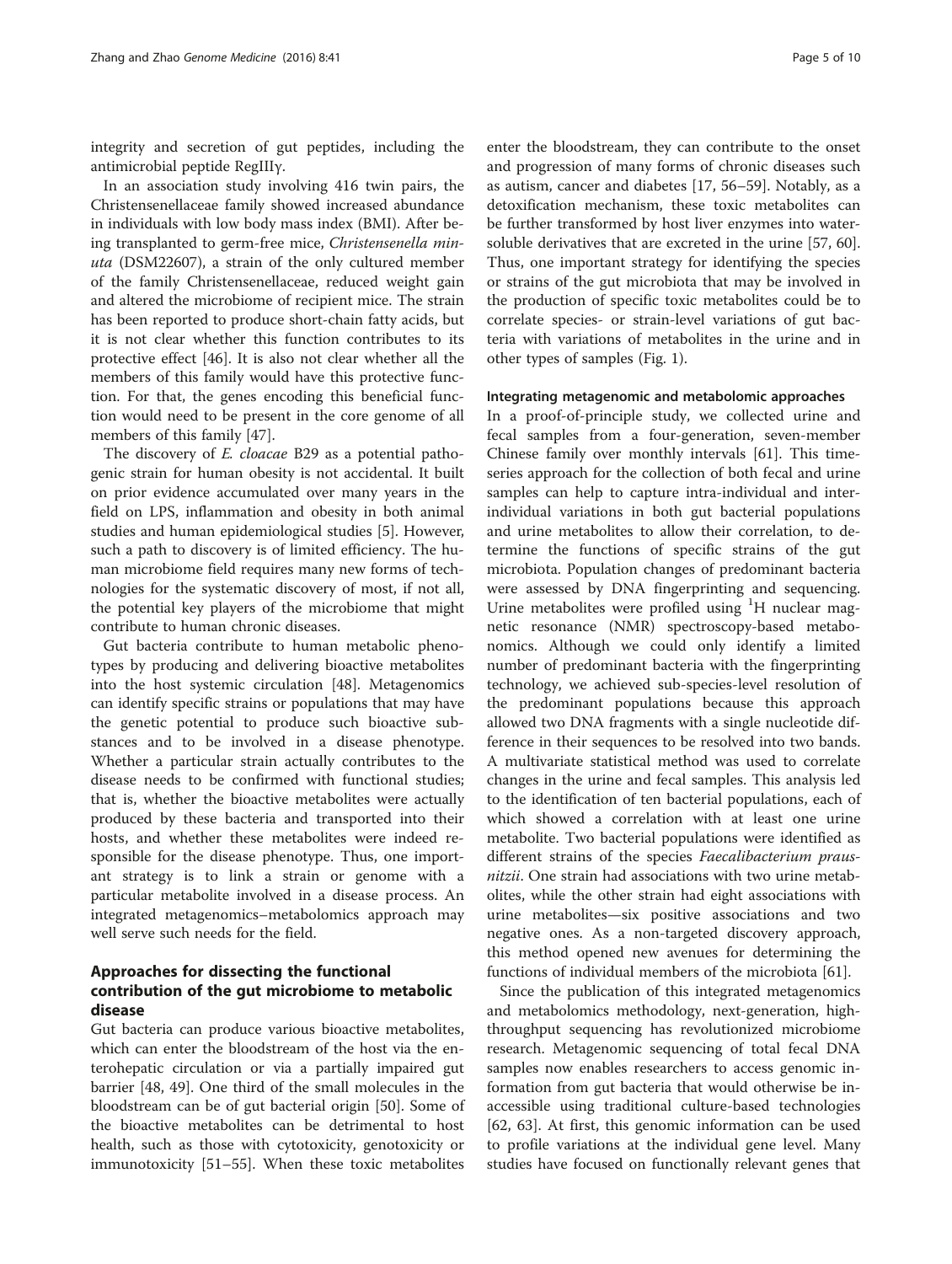<span id="page-5-0"></span>

their genomic information. Gnotobiotic animal models can be established by colonization with individual or combinations of these strains for mechanistic studies to validate and understand their causative roles in the development of metabolic disease phenotypes. Eventually, we may answer questions such as "Who?" does "What?" and "How?" regarding the role of the gut microbiome in human metabolic diseases. FBI fasting blood insulin, FBS fasting blood sugar, GC-MS gas chromatography-mass spectrometry, HDL high-density lipoprotein, IL interleukin, ITT insulin tolerance test, LC liquid chromatography, LC–MS liquid chromatography–mass spectrometry, LDL low-density lipoprotein, OGTT oral glucose tolerance test, TC total cholesterol, TE triglycerides, TNF tumor necrosis factor

might be associated with host health or disease phenotypes [[64](#page-9-0)–[67](#page-9-0)]. Such a gene-centric approach for metagenomic data-mining has generated many new insights into the role of the gut microbiome in human metabolic diseases; for example, volunteers with a high gene count in their microbiomes seem to be better at responding to the same dietary intervention for controlling obesity

than those with a low gene count [[28,](#page-8-0) [68\]](#page-9-0). However, if millions of genes are identified from a metagenomic dataset, it is not technically feasible to correlate their changes with urine metabolome changes. Eventually, we still need to identify the genomic sequences of the strains in the gut microbiome that correlate with specific metabolites or disease phenotypes in order to understand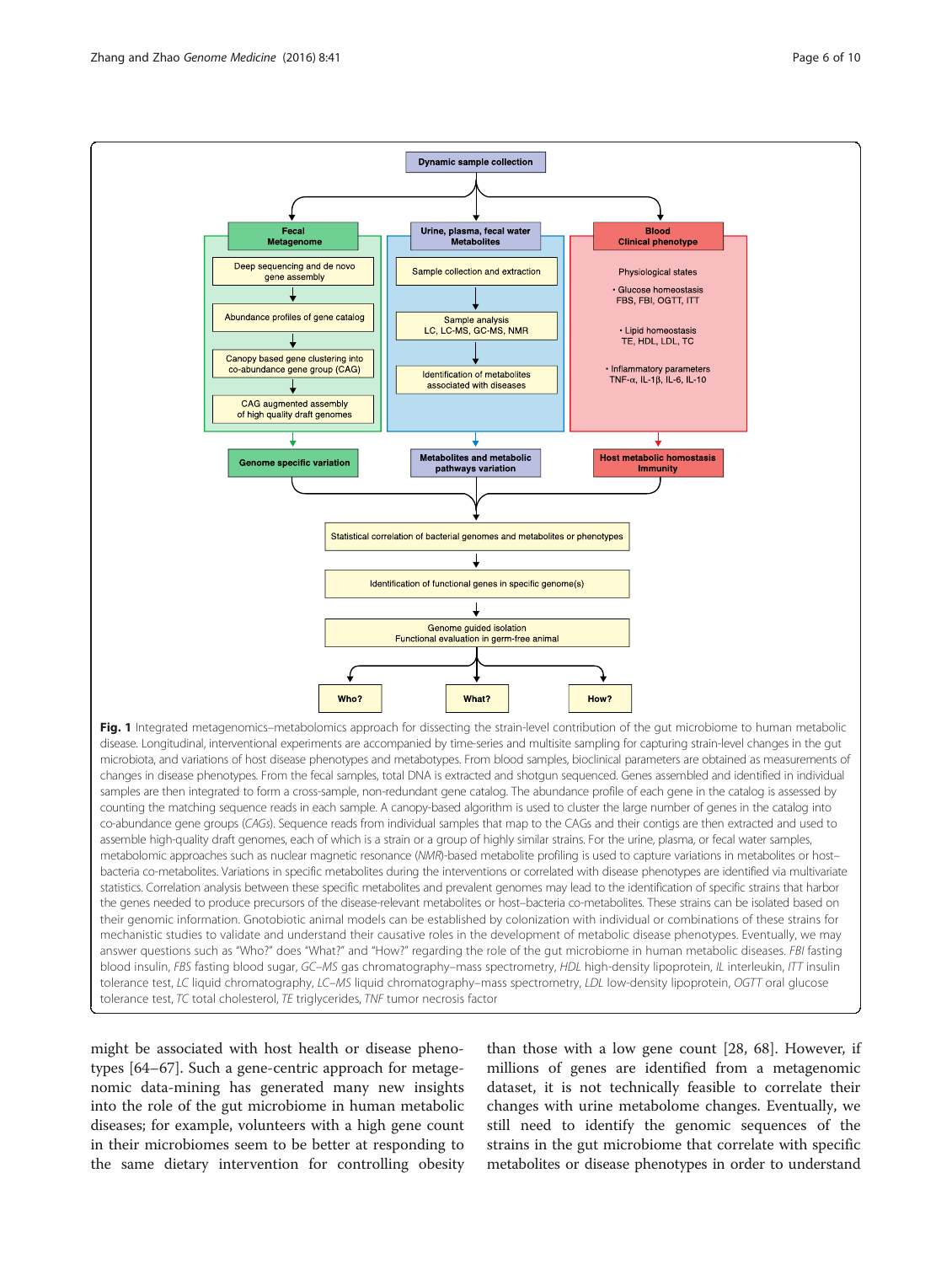the ecological interactions among them and between them and their hosts.

With this aim, we conducted a clinical trial of a gut microbiota-targeted dietary intervention during which urine and fecal samples were collected so that an integrated metagenomics–metabolomics strategy could be used to dissect the contribution of the gut microbiome to human metabolic disease [[69\]](#page-9-0). Time-series sample collection in such a study design would increase the statistical power needed to correlate strain-level variations in the gut ecosystem with metabolites produced by gut bacteria and delivered into the host systemic circulation.

In this clinical trial, 17 morbidly obese children with a genetic defect called Prader–Willi syndrome were hospitalized for 3 months, and 21 children with simple obesity were hospitalized for 1 month, and both groups were placed on a diet based on whole grains, traditional Chinese medicinal foods and prebiotics. At baseline and at the end of each month, urine and fecal samples were collected. Both cohorts lost substantial amounts of their initial bodyweight and exhibited significantly improved glucose homeostasis, lipid profiles and liver function. Transplantation of the pre- and post-intervention gut microbiota from the same individual into germ-free mice showed that the pre-intervention microbiota induced inflammation in the gut and liver, and fat accumulation in adipocytes of the germ-free mice, whereas transplantation of the post-intervention microbiota did not induce these effects. 16S rRNA gene sequencing-based analysis also confirmed that the dietary intervention significantly modulated the gut microbiota structure of the volunteers, with concomitant improvement of metabolic phenotypes. To assess the contribution of the gut microbiome to childhood obesity in the two cohorts studied, we then used an integrated metagenomics–metabolomics approach to determine whether strain-level dissection could be achieved.

Metagenomic sequencing of 110 fecal DNA samples at 8 Gb each led to the identification of two million nonredundant genes. Using co-abundance analysis, 376 CAGs were obtained with more than 700 genes, indicating that they were bacterial genomes. Of these, 161 CAGs were selected for further analysis as they were shared by more than 20 % of the samples, and thus represented the predominant bacterial populations in these cohorts. From these 161 CAGs, 118 high-quality draft genomes were assembled, each of which could meet at least five of the six criteria for assessing the quality of Human Microbiome Project reference genomes obtained from sequencing of pure cultures.

After the dietary intervention, NMR-based metabolomic analysis of urine samples showed that the levels of four metabolites were significantly increased and the levels of nine metabolites were decreased. Interestingly, among the nine metabolites with decreased levels was

trimethylamine-N-oxide (TMAO), a co-metabolite between host and gut bacteria, which can promote plaque formation and increase the risk for atherosclerosis. TMAO is transformed in the liver from a precursor called trimethylamine (TMA), which in turn is produced by some gut bacteria by fermenting dietary choline from animal fat such as phosphatidylcholine [\[70](#page-9-0)]. To determine which gut bacteria can convert choline into TMA, we used Spearman correlation to test the association between the 118 high-quality draft genomes and the urine concentration of TMAO. Among the 31 genomes that were correlated with TMAO concentration in the urine, 13 were found to contain the genes encoding choline TMA-lyase and choline TMA-lyase-activating enzyme, the two genes required to convert choline to TMA. These genomes are members of Ruminococcus spp., Parabacteroides spp. and Bacteroides spp. The next step would be to isolate these bacteria and validate their functions for converting choline to TMA and their association with increased risk of atherosclerosis in gnotobiotic models.

### The need for new integrative approaches

Since the publication of proof-of-principle studies to show the feasibility of using integrated metagenomics– metabolomics approaches for "functional metagenomics", researchers have called for "a marriage between metagenomics and metabolomics", not only in the human microbiome field but also in almost all other microbiome fields [[71](#page-9-0)–[76\]](#page-9-0). Such approaches are facilitating the identification of bacterial populations that are associated with functional effects in health and disease.

Integrated microbiome and metabolome analysis identified the genera Ruminococcus and Butyricicoccus as being associated with butyrate production, and distinguished elderly subjects in the community from those in longterm residential care [[77](#page-9-0)]. Two-week food exchanges in subjects from two populations, in which African–Americans were fed a high-fiber, low-fat African-style diet and rural Africans were fed a high-fat, low-fiber Western-style diet, resulted in changes at the specific genus level of the microbiota and associated changes in metabolites in urine and fecal matter known to affect cancer risk [\[78\]](#page-9-0).

Chromatographic–mass spectrometric methods, such as ultra-performance liquid chromatography–mass spectrometry (UPLC–MS)-, LC–MS-, and gas chromatography– mass spectrometry (GC–MS)-based profiling techniques, have also been widely used to detect metabolites in urine, plasma, or other samples [\[79, 80](#page-9-0)].

New approaches for the integration of microbiome and metabolomic profiles are also being developed. For example, Noecker and colleagues introduced a comprehensive analytical framework to systematically link variations in metabolomic data with microbial community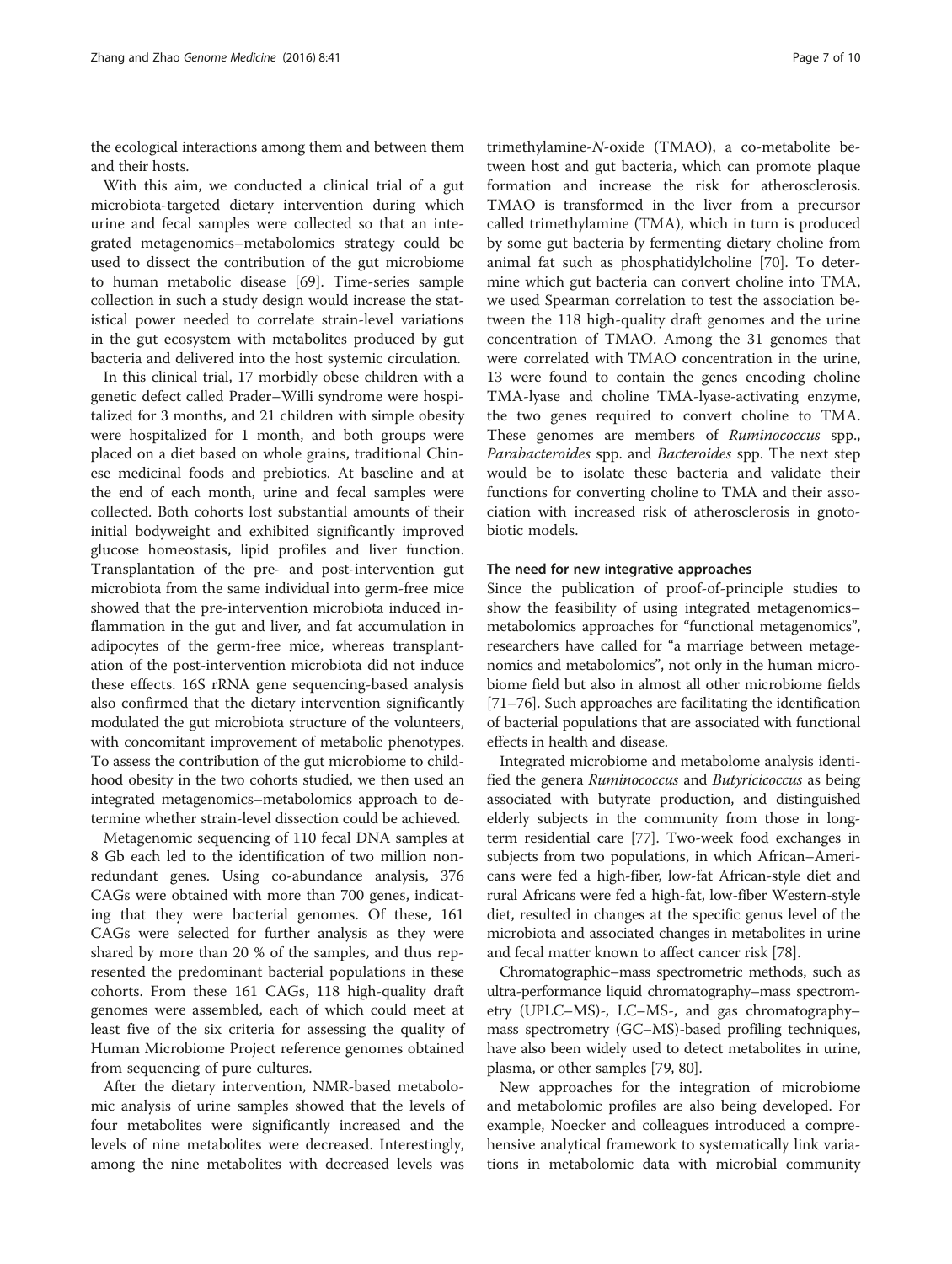<span id="page-7-0"></span>composition [\[81](#page-9-0)]. Bouslimani and colleagues described the implementation of an approach to study the chemical make-up of the surface of human skin and to correlate this with specific skin microbes, using threedimensional mapping of MS data and microbial 16S rRNA gene sequences [\[82](#page-9-0)]. However, strain-level dissection is still a bottleneck for many association studies based on these various approaches. The integrated metagenomics–metabolomics strategy described earlier can identify high-quality draft genomes, which are not only associated with disease-relevant metabolites, but are also shown to encode the genes required for producing the precursors of those metabolites. These identified genomes represent good candidates for downstream isolation and mechanistic studies in gnotobiotic models. Yet this approach has its limitations. For example, the canopy-based algorithm can only reconstruct high-quality draft genomes of prevalent gut bacteria. Furthermore, the NMR-based metabolomics method is also rather limited in identifying disease-relevant urine metabolites. Therefore, more universally applicable approaches are needed to link specific strains or populations in the microbiome with specific metabolites to facilitate strain-level dissection of the contribution of the gut microbiome to human metabolic diseases.

## Conclusions and future directions

Strain-level dissection of metagenomic datasets is crucial for conducting high-quality association studies as the first step for demonstrating a causative role for the gut microbiome in human metabolic diseases. However, many confounding factors may impair the quality of associative findings.

The genetic capacity of a functional microbial gene or pathway to contribute to a disease phenotype in the host does not necessarily lead to a causative interaction in the gut ecosystem. For example, the genomes of many bacterial strains in soil environments encode the pathway for converting choline to TMA [[83\]](#page-9-0). We can envision that colonization of germ-free animals with such strains may lead to the associated disease phenotype, but such results may be spurious because these strains are not normal members of the gut ecosystem. Only TMAproducing strains resident in the human gut may have the potential to contribute to atherosclerosis.

Our Prader–Willi syndrome study [\[69](#page-9-0)] showed that among the 31 bacterial genomes that were positively associated with urine TMAO concentration, only 13 encoded the functional genes required to convert choline to the precursor TMA. This means that more than half of the associations may not be relevant for this function. Isolating the strains corresponding to the 13 genomes, that were not only correlated with urine TMAO concentration but also harbored the functional genes, would be the next logical step to move to mechanistic studies to investigate a causative role for these strains in the development of the disease phenotype.

Thus, direct assembly of high-quality draft genomes from metagenomic datasets, covering samples with sufficient inter-individual and intra-individual variations in bacterial populations, may transform human microbiome studies from mainly cataloging and inventory, to functionally demonstrating causative links between specific species or strains of the gut microbiota and defined pathophysiological processes in the host. Correlating fluctuations of these bacterial genomes in the gut with disease-relevant metabolites in samples such as urine, serum or fecal water can facilitate not only the identification of potentially important bacteria, but also the formulation of hypotheses on how they may impact host metabolism and participate in the pathology of chronic diseases. Findings from such studies have the potential to identify key functional bacterial strains in the gut microbiota as new diagnostic biomarkers and interventional targets for metabolic diseases.

#### Abbreviations

BMI: body mass index; CAG: co-abundance gene group; GC–MS: gas chromatography–mass spectrometry; LC–MS: liquid chromatography–mass spectrometry; LPS: lipopolysaccharide; NMR: nuclear magnetic resonance; OG: orthologous gene; OTU: operational taxonomic unit; TMA: trimethylamine; TMAO: trimethylamine-N-oxide; UPLC–MS: ultra-performance liquid chromatography–mass spectrometry.

#### Competing interests

The authors declare that they have no competing interests.

#### Authors' contributions

All authors made substantial contribution to conception and drafting of the manuscript. All authors revised and approved the final manuscript.

#### Acknowledgements

The authors are grateful for support from the National Natural Science Foundation of China (31330005 and 81401141).

#### Published online: 20 April 2016

#### References

- 1. Dietz WH. The response of the US Centers for Disease Control and Prevention to the obesity epidemic. Ann Rev Public Health. 2015;36:575–96.
- 2. Wang Y, Mi J, Shan XY, Wang QJ, Ge KY. Is China facing an obesity epidemic and the consequences? The trends in obesity and chronic disease in China. Int J Obes. 2007;31:177–88.
- 3. Misra A, Khurana L. Obesity and the metabolic syndrome in developing countries. J Clin Endocrinol Metab. 2008;93:S9–30.
- 4. Xu Y, Wang L, He J, Bi Y, Li M, Wang T, et al. Prevalence and control of diabetes in Chinese adults. JAMA. 2013;310:948–9.
- 5. Zhao L. The gut microbiota and obesity: from correlation to causality. Nat Rev Microbiol. 2013;11:639–47.
- 6. Backhed F, Ding H, Wang T, Hooper LV, Koh GY, Nagy A, et al. The gut microbiota as an environmental factor that regulates fat storage. Proc Natl Acad Sci U S A. 2004;101:15718–23.
- 7. Backhed F, Manchester JK, Semenkovich CF, Gordon JI. Mechanisms underlying the resistance to diet-induced obesity in germ-free mice. Proc Natl Acad Sci U S A. 2007;104:979–84.
- 8. Turnbaugh PJ, Backhed F, Fulton L, Gordon JI. Diet-induced obesity is linked to marked but reversible alterations in the mouse distal gut microbiome. Cell Host Microbe. 2008;3:213–23.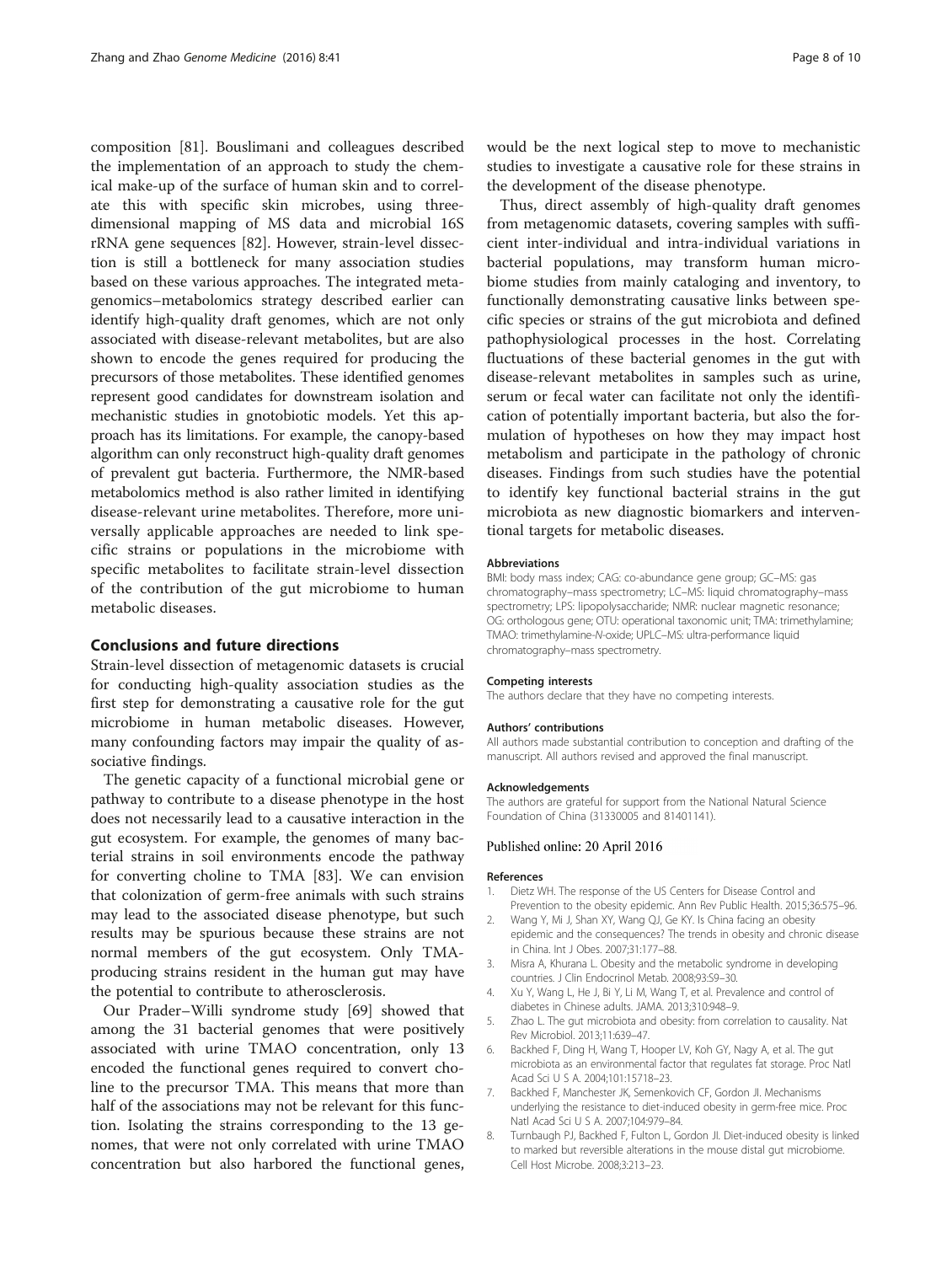- <span id="page-8-0"></span>9. Ridaura VK, Faith JJ, Rey FE, Cheng J, Duncan AE, Kau AL, et al. Gut microbiota from twins discordant for obesity modulate metabolism in mice. Science. 2013;341:1241214.
- 10. Cani PD, Bibiloni R, Knauf C, Waget A, Neyrinck AM, Delzenne NM, et al. Changes in gut microbiota control metabolic endotoxemia-induced inflammation in high-fat diet-induced obesity and diabetes in mice. Diabetes. 2008;57:1470–81.
- 11. Vijay-Kumar M, Aitken JD, Carvalho FA, Cullender TC, Mwangi S, Srinivasan S, et al. Metabolic syndrome and altered gut microbiota in mice lacking Toll-like receptor 5. Science. 2010;328:228–31.
- 12. Suarez-Zamorano N, Fabbiano S, Chevalier C, Stojanović O, Colin DJ, Stevanović A, et al. Microbiota depletion promotes browning of white adipose tissue and reduces obesity. Nat Med. 2015;21:1497–501.
- 13. Bonora E, Zavaroni I, Alpi O, Pezzarossa A, Bruschi F, Dall'Aglio E, et al. Relationship between blood pressure and plasma insulin in non-obese and obese non-diabetic subjects. Diabetologia. 1987;30:719–23.
- 14. DeFronzo RA, Ferrannini E. Insulin resistance. A multifaceted syndrome responsible for NIDDM, obesity, hypertension, dyslipidemia, and atherosclerotic cardiovascular disease. Diabetes Care. 1991;14:173–94.
- 15. Hotamisligil GS. Inflammation and metabolic disorders. Nature. 2006;444:860–7.
- 16. Vrieze A, Van Nood E, Holleman F, Salojärvi J, Kootte RS, Bartelsman JF, et al. Transfer of intestinal microbiota from lean donors increases insulin sensitivity in individuals with metabolic syndrome. Gastroenterology. 2012;143:913–6.
- 17. Cani PD, Amar J, Iglesias MA, Poggi M, Knauf C, Bastelica D, et al. Metabolic endotoxemia initiates obesity and insulin resistance. Diabetes. 2007;56:1761–72.
- 18. Matsushita N, Osaka T, Haruta I, Ueshiba H, Yanagisawa N, Omori-Miyake M, et al. Effect of lipopolysaccharide on the progression of non-alcoholic fatty liver disease in high caloric diet-fed mice. Scand J Immunol. 2016;83:109–18.
- 19. Kheirandish-Gozal L, Peris E, Wang Y, Tamae Kakazu M, Khalyfa A, Carreras A, et al. Lipopolysaccharide-binding protein plasma levels in children: effects of obstructive sleep apnea and obesity. J Clin Endocrinol Metab. 2014;99:656–63.
- 20. Lea DE, Coulson CA. The distribution of the numbers of mutants in bacterial populations. J Genet. 1949;49:264–85.
- 21. Ley RE, Peterson DA, Gordon JI. Ecological and evolutionary forces shaping microbial diversity in the human intestine. Cell. 2006;124:837–48.
- 22. Madigan M, Martinko J, Stahl D, Clark D. Brock biology of microorganisms. 13<sup>th</sup> ed. New Jersey: Pearson Education; 2012.
- 23. Wayne LG. International Committee on Systematic Bacteriology: announcement of the report of the ad hoc Committee on Reconciliation of Approaches to Bacterial Systematics. Zentralbl Bakteriol Mikrobiol Hyg A. 1988;268:433–4.
- 24. Rasko DA, Rosovitz MJ, Myers GS, Mongodin EF, Fricke WF, Gajer P, et al. The pangenome structure of Escherichia coli: comparative genomic analysis of E. coli commensal and pathogenic isolates. J Bacteriol. 2008;190:6881–93.
- 25. Smokvina T, Wels M, Polka J, Chervaux C, Brisse S, Boekhorst J, et al. Lactobacillus paracasei comparative genomics: towards species pan-genome definition and exploitation of diversity. PLoS One. 2013;8, e68731.
- 26. Ley RE, Bäckhed F, Turnbaugh P, Lozupone CA, Knight RD, Gordon JI. Obesity alters gut microbial ecology. Proc Natl Acad Sci U S A. 2005;102:11070–5.
- 27. Turnbaugh PJ, Ley RE, Mahowald MA, Magrini V, Mardis ER, Gordon JI. An obesity-associated gut microbiome with increased capacity for energy harvest. Nature. 2006;444:1027–31.
- 28. Le Chatelier E, Nielsen T, Qin J, Prifti E, Hildebrand F, Falony G, et al. Richness of human gut microbiome correlates with metabolic markers. Nature. 2013;500:541–6.
- 29. Wang J, Tang H, Zhang C, Zhao Y, Derrien M, Rocher E, et al. Modulation of gut microbiota during probiotic-mediated attenuation of metabolic syndrome in high fat diet-fed mice. ISME J. 2015;9:1–15.
- 30. Ussar S, Griffin NW, Bezy O, Fujisaka S, Vienberg S, Softic S, et al. Interactions between gut microbiota, host genetics and diet modulate the predisposition to obesity and metabolic syndrome. Cell Metab. 2015;22:516–30.
- 31. Kostic AD, Gevers D, Siljander H, Vatanen T, Hyötyläinen T, Hämäläinen AM, et al. The dynamics of the human infant gut microbiome in development and in progression toward type 1 diabetes. Cell Host Microbe. 2015;17:260–73.
- 32. Faith JJ, Colombel JF, Gordon JI. Identifying strains that contribute to complex diseases through the study of microbial inheritance. Proc Natl Acad Sci U S A. 2015;112:633–40.
- 33. Zhang C, Zhang M, Wang S, Han R, Cao Y, Hua W, et al. Interactions between gut microbiota, host genetics and diet relevant to development of metabolic syndromes in mice. ISME J. 2010;4:232–41.
- 34. Zhang C, Zhang M, Pang X, Zhao Y, Wang L, Zhao L, et al. Structural resilience of the gut microbiota in adult mice under high-fat dietary perturbations. ISME J. 2012;6:1848–57.
- 35. Tettelin H, Riley D, Cattuto C, Medini D. Comparative genomics: the bacterial pan-genome. Curr Opin Microbiol. 2008;11:472–7.
- 36. Medini D, Donati C, Tettelin H, Masignani V, Rappuoli R. The microbial pan-genome. Curr Opin Genet Dev. 2005;15:589–94.
- 37. Luo C, Knight R, Siljander H, Knip M, Xavier R, Gevers D. ConStrains identifies microbial strains in metagenomic datasets. Nat Biotechnol. 2015;33:1045–52.
- 38. Cleary B, Brito IL, Huang K, Gevers D, Shea T, Young S, et al. Detection of low-abundance bacterial strains in metagenomic datasets by eigengenome partitioning. Nat Biotechnol. 2015;33:1053–60.
- 39. Sahl JW, Schupp JM, Rasko DA, Colman RE, Foster JT, Keim P. Phylogenetically typing bacterial strains from partial SNP genotypes observed from direct sequencing of clinical specimen metagenomic data. Genome Med. 2015;7:52.
- 40. Sangwan N, Xia F, Gilbert JA. Recovering complete and draft population genomes from metagenome datasets. Microbiome. 2016;4:8.
- 41. Nielsen HB, Almeida M, Juncker AS, Rasmussen S, Li J, Sunagawa S, et al. Identification and assembly of genomes and genetic elements in complex metagenomic samples without using reference genomes. Nat Biotechnol. 2014;32:822–8.
- 42. Fei N, Zhao L. An opportunistic pathogen isolated from the gut of an obese human causes obesity in germfree mice. ISME J. 2013;7:880–4.
- 43. Wisplinghoff H, Seifert H, Tallent SM, Bischoff T, Wenzel RP, Edmond MB. Nosocomial bloodstream infections in pediatric patients in United States hospitals: epidemiology, clinical features and susceptibilities. Pediatr Infect Dis J. 2003;22:686–91.
- 44. Dao MC, Everard A, Aron-Wisnewsky J, Sokolovska N, Prifti E, Verger EO, et al. Akkermansia muciniphila and improved metabolic health during a dietary intervention in obesity: relationship with gut microbiome richness and ecology. Gut. 2016;65:426–36.
- 45. Everard A, Belzer C, Geurts L, Ouwerkerk JP, Druart C, Bindels LB, et al. Cross-talk between Akkermansia muciniphila and intestinal epithelium controls diet-induced obesity. Proc Natl Acad Sci U S A. 2013;110:9066–71.
- 46. Morotomi M, Nagai F, Watanabe Y. Description of Christensenella minuta gen. nov., sp. nov., isolated from human faeces, which forms a distinct branch in the order Clostridiales, and proposal of Christensenellaceae fam. nov. Int J Syst Evol Microbiol. 2012;62:144–9.
- 47. Goodrich JK, Waters JL, Poole AC, Sutter JL, Koren O, Blekhman R, et al. Human genetics shape the gut microbiome. Cell. 2014;159:789–99.
- 48. Jia W, Li H, Zhao L, Nicholson JK. Gut microbiota: a potential new territory for drug targeting. Nat Rev Drug Discov. 2008;7:123–9.
- 49. Nicholson JK, Holmes E, Kinross J, Burcelin R, Gibson G, Jia W, et al. Host-gut microbiota metabolic interactions. Science. 2012;336:1262–7.
- 50. Wikoff WR, Anfora AT, Liu J, Schultz PG, Lesley SA, Peters EC, et al. Metabolomics analysis reveals large effects of gut microflora on mammalian blood metabolites. Proc Natl Acad Sci U S A. 2009;106:3698–703.
- 51. Glinghammar B, Venturi M, Rowland IR, Rafter JJ. Shift from a dairy product-rich to a dairy product-free diet: influence on cytotoxicity and genotoxicity of fecal water—potential risk factors for colon cancer. Am J Clin Nutr. 1997;66:1277–82.
- 52. Venturi M, Hambly RJ, Glinghammar B, Rafter JJ, Rowland IR. Genotoxic activity in human faecal water and the role of bile acids: a study using the alkaline comet assay. Carcinogenesis. 1997;18:2353–9.
- 53. Mirvish SS, Haorah J, Zhou L, Hartman M, Morris CR, Clapper ML. N-nitroso compounds in the gastrointestinal tract of rats and in the feces of mice with induced colitis or fed hot dogs or beef. Carcinogenesis. 2003;24:595–603.
- 54. Lambert JD, Hong J, Yang GY, Liao J, Yang CS. Inhibition of carcinogenesis by polyphenols: evidence from laboratory investigations. Am J Clin Nutr. 2005;81:284–91.
- 55. Cicerone C, Nenna R, Pontone S. Th17, intestinal microbiota and the abnormal immune response in the pathogenesis of celiac disease. Gastroenterol Hepatol Bed Bench. 2015;8:117–22.